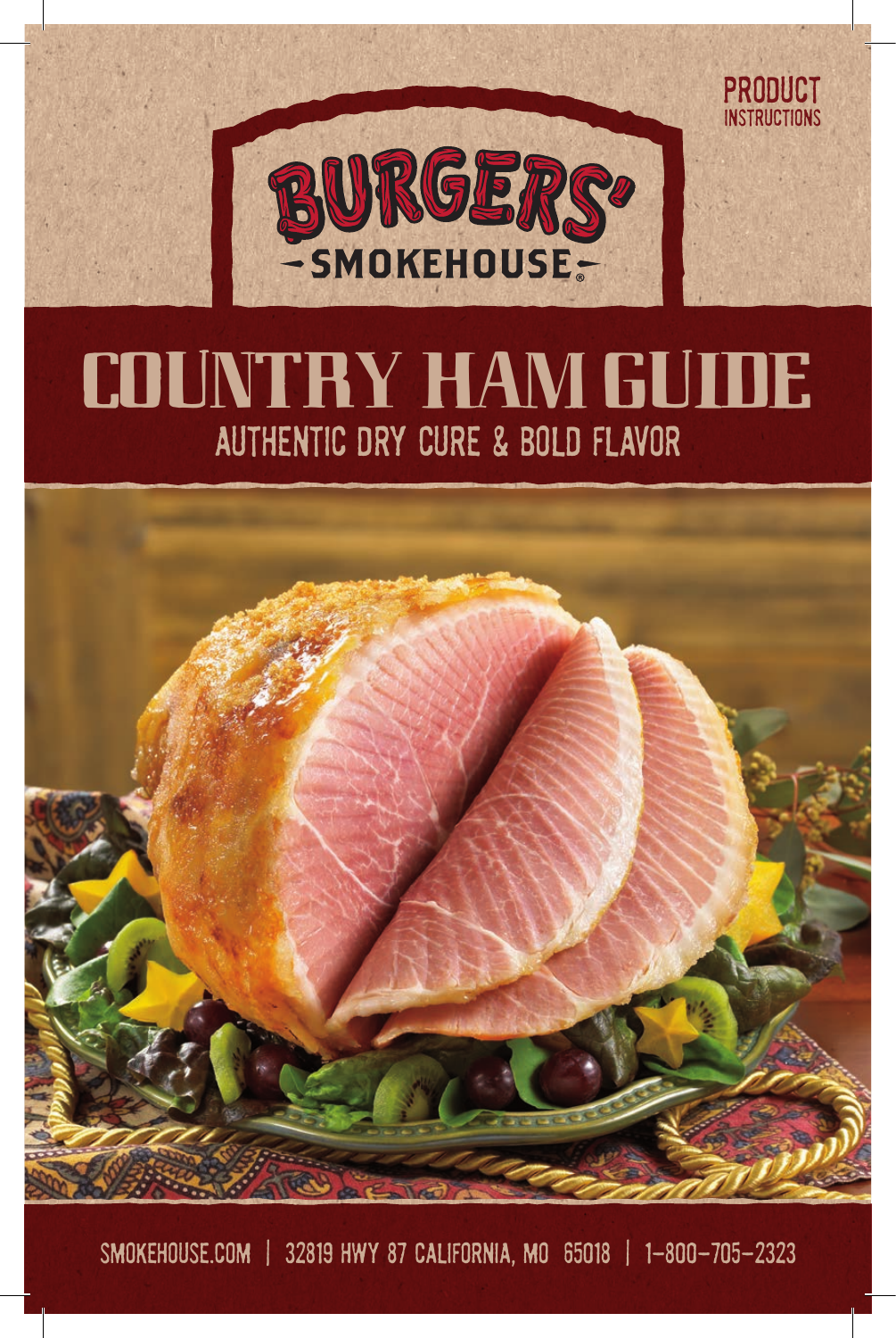## **COUNTRY HAM GUIDE**

# Handling Country Hams

## STORING WHOLF HAMS

- 1. Leave ham in original packaging. Never wrap ham in plastic wrap.
- 2. Ham can be hung unrefrigerated in a dry storage room with good air circulation and free of pests for as long as you wish to continue aging the ham.

*\*Helpful Hint: Be careful not to over age the ham at room temperature as it will continue to naturally dry creating stronger flavor characteristics.*

3. Ham can be frozen for up to one year, which protects against over aging and pests, and also inhibits additional mold formation.

## Storing Vacuum Packed Slices & Half Hams

- 1. Vacuum packed ham can be frozen or refrigerated up to one year.
- 2. If vacuum seal is broken while under refrigeration the ham will need to be used within a week or frozen.

## Storing cooked Country Ham

1. Cooked country ham can be refrigerated up to a week.

# Types of Country Ham

## Country Ham

Our Original Country Hams are aged 4 to 6 months, and then gently smoked, which results in an authentic, yet milder country ham flavor.

## **E.M. BURGER PRIVATE STASH - ATTIC AGED**

Our Attic Aged Hams are aged a minimum of 210 days, which creates a robust flavor sought by country ham connoisseurs. The chance for white crystals to form on the cut surface of ham slices, becomes increasingly more likely as the ham gets older. This is just a harmless protein reaction and will not have a negative effect on quality or safety.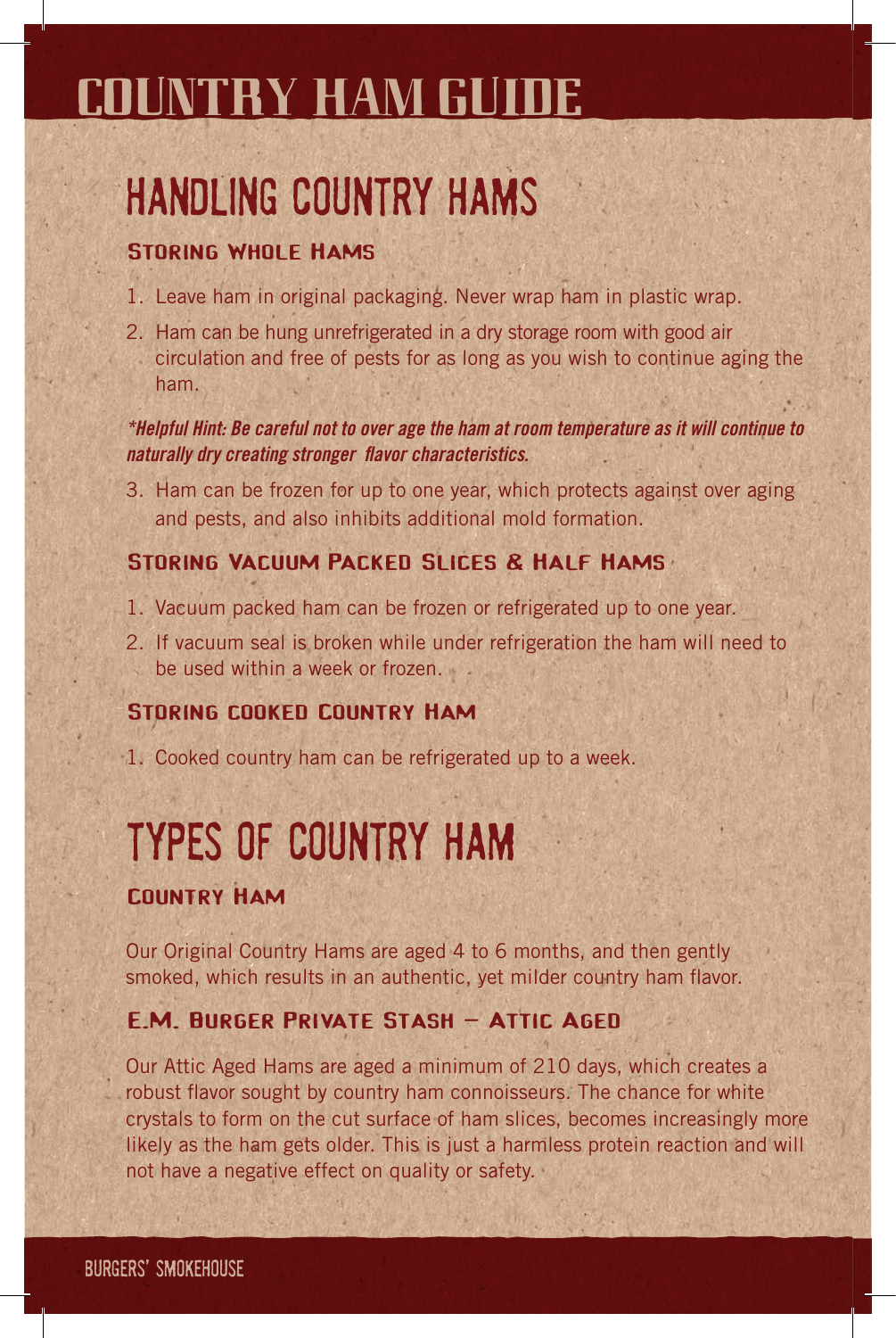## Baked Country Ham

*\*Helpful Hint: Ham may be cooked the day prior to serving.*

### Getting Ready

- 1. Scrub ham in sink under warm water with a clean scrub brush to remove mold and other residue.
- 2. Soak ham in cold water at room temperature for up to 12 hours to lower salt content. (Optional)
- 3. Place ham, skin side up, in deep roaster on shallow rack to keep the bottom of ham from scorching.

#### \*Helpful Hint: Cut off the hock if ham is too big for your roaster.

4. Add water and one cup of sorghum, honey, or brown sugar to cover as much of ham as possible, but stay at least two inches from the top of the roaster.

### **BAKING**

5. Insert meat thermometer, cover roaster, and SIMMER, NOT BOIL in oven slowly at 250 degrees F.

### *\*Helpful Hint: If water level does not cover at least 2/3 of ham, turn ham over midway through baking time to ensure even cooking.*

6. Remove ham from oven when thermometer reaches 158 degrees F.

### Glazing

- 7. Allow ham to slowly cool in liquid, and then drain all but 1 inch of liquid.
- 8. Remove skin and excess fat and return to roaster for glazing (optional).
- 9. Leave desired layer of fat so glaze will cling to the surface.
- 10. Make a thick paste using 1 cup brown sugar and 1/4 cup vinegar.
- 11. Apply to fat side of ham.
- 12. Place in 400 degree F oven for 20 minutes or until glaze is browned.

#### *\*Helpful Hint: Watch ham closely during glazing process to avoid burning.*